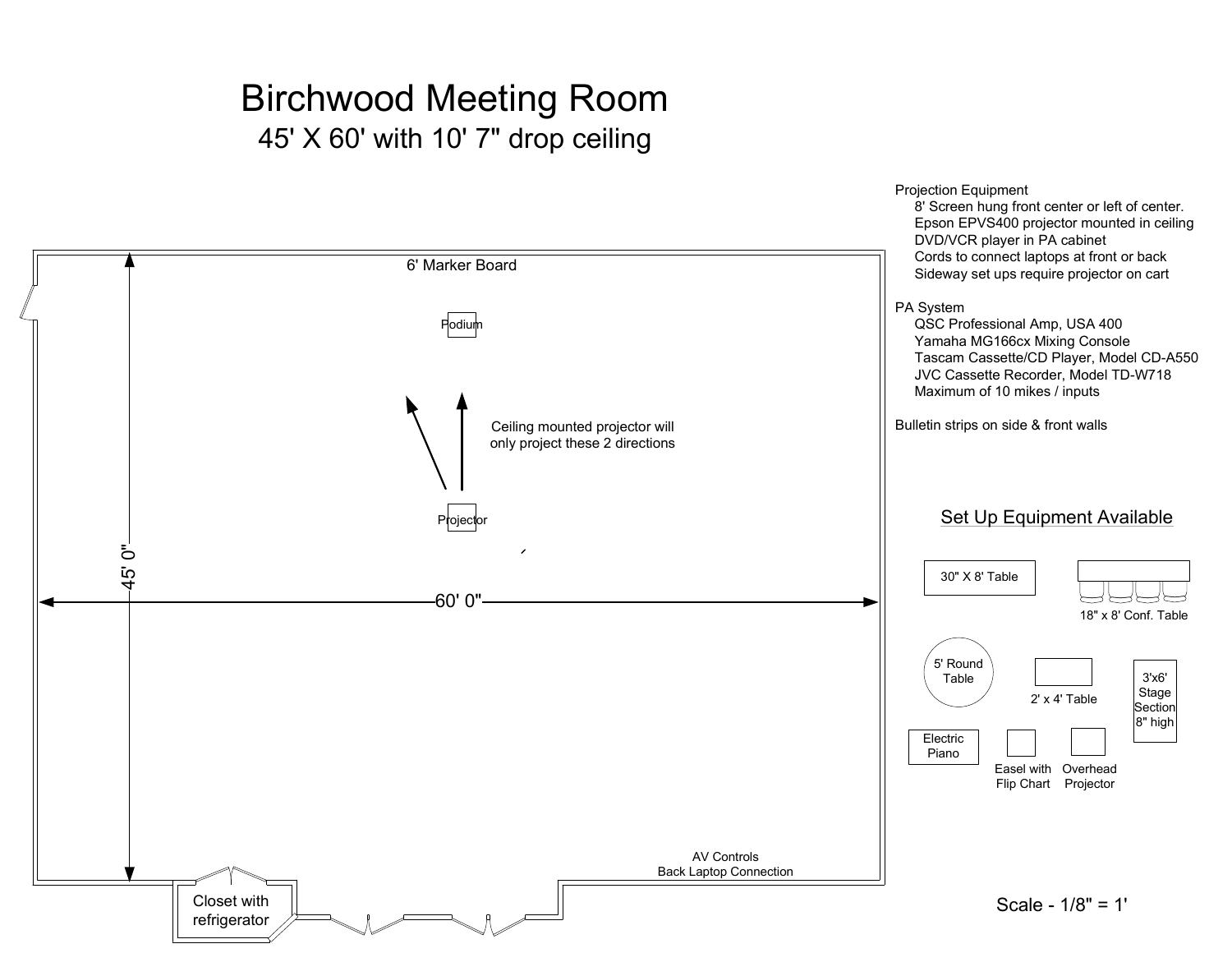Closet with refrigerator

### Auditorium StyleFour AislesSeating for 234

| 6' Marker Board<br>Podium |  |  | Projection Equipment<br>8' Screen hung front center or left of center.<br>Epson EPVS400 projector mounted in ceiling<br>DVD/VCR player in PA cabinet<br>Cords to connect laptops at front or back<br>Sideway set ups require projector on cart |
|---------------------------|--|--|------------------------------------------------------------------------------------------------------------------------------------------------------------------------------------------------------------------------------------------------|
|                           |  |  | PA System<br>QSC Professional Amp, USA 400<br>Yamaha MG166cx Mixing Console<br>Tascam Cassette/CD Player, Model CD-A550<br>JVC Cassette Recorder, Model TD-W718<br>Maximum of 10 mikes / inputs<br>Bulletin strips on side & front walls       |
|                           |  |  | <b>Set Up Equipment Available</b><br>30" X 8' Table                                                                                                                                                                                            |
|                           |  |  | 5' Round<br>3'x6'<br>Table<br>Stage<br>$2'$ x 4' Table<br>Section<br>$ 8"$ high<br>Electric<br>Piano<br>Easel with Overhead                                                                                                                    |

Flip Chart Projector

Scale - 1/8" = 1'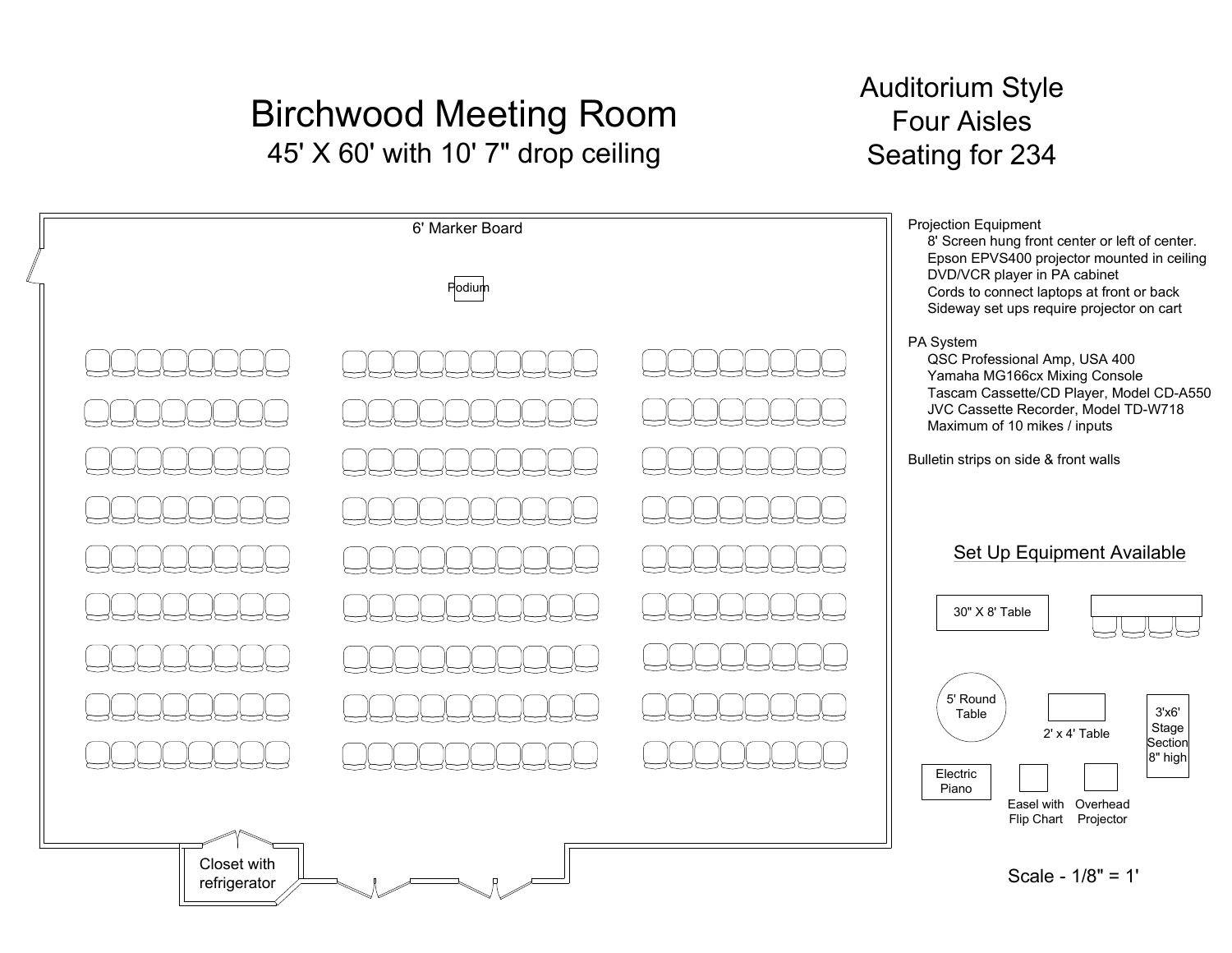### Casual Auditorium StyleSeating for 208With 2 Tables In Back

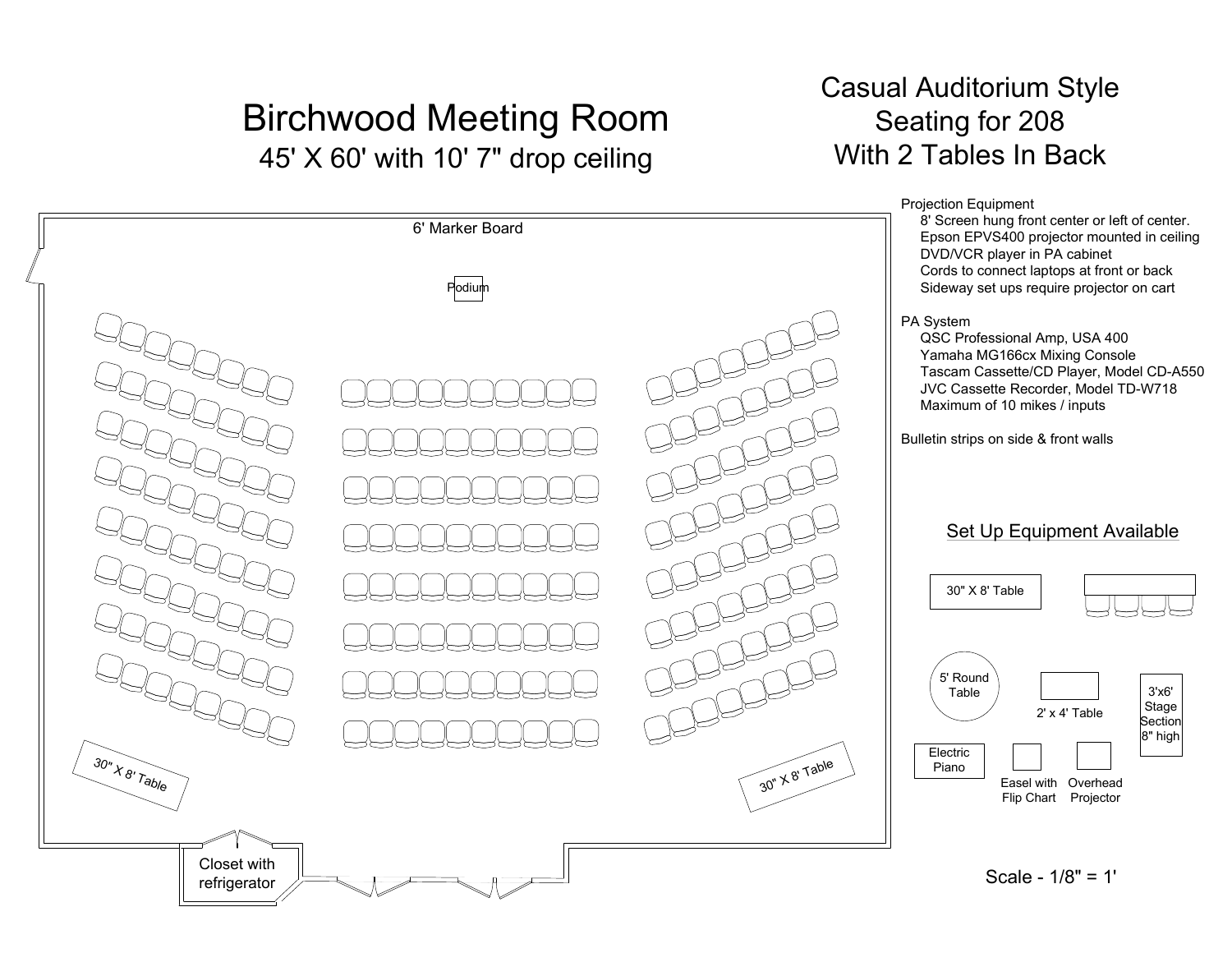#### Auditorium Style Middle Aisle (3 Aisles)Seating for 234

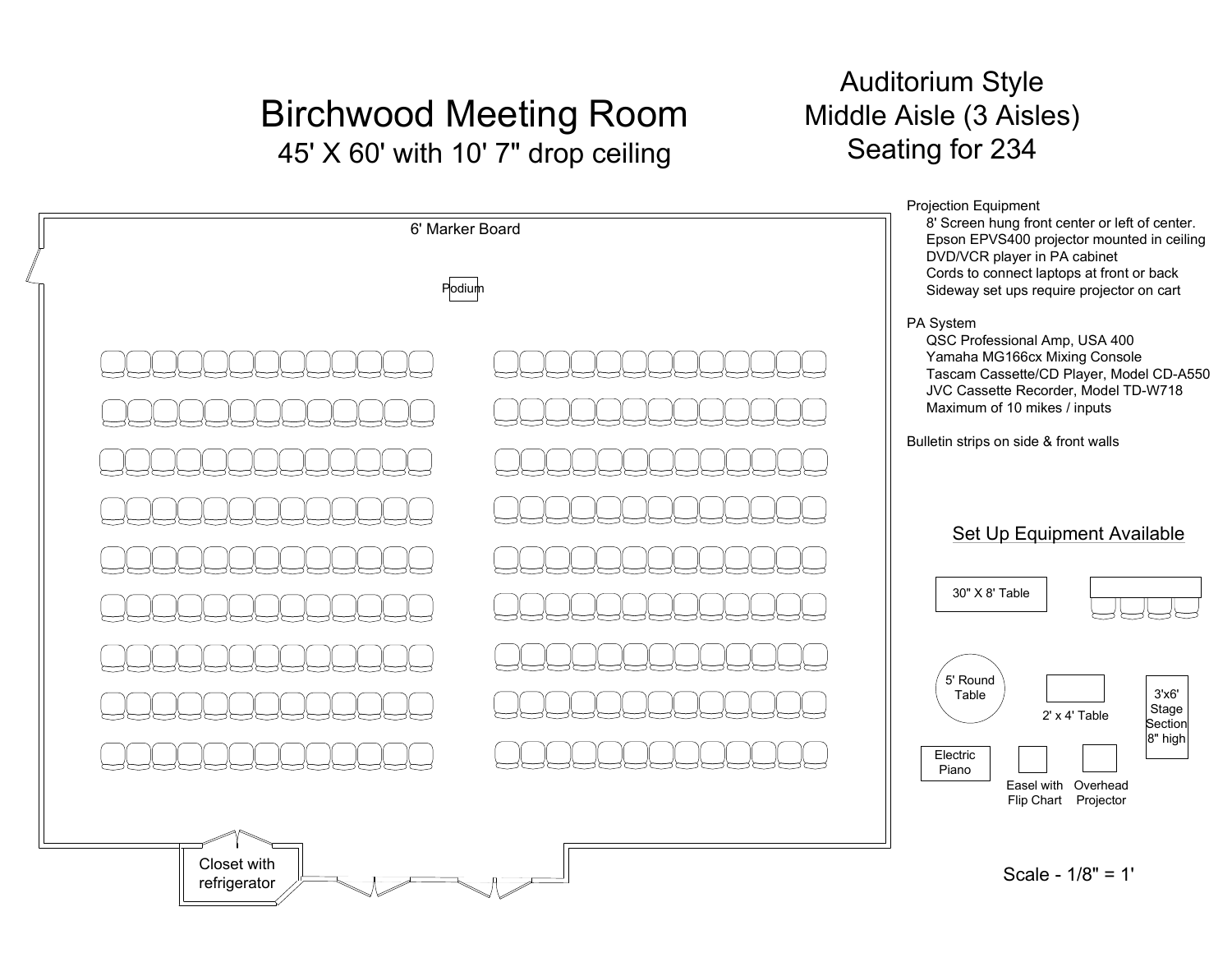#### Conference Style Seating for 120(we only have 20 narrow tables)

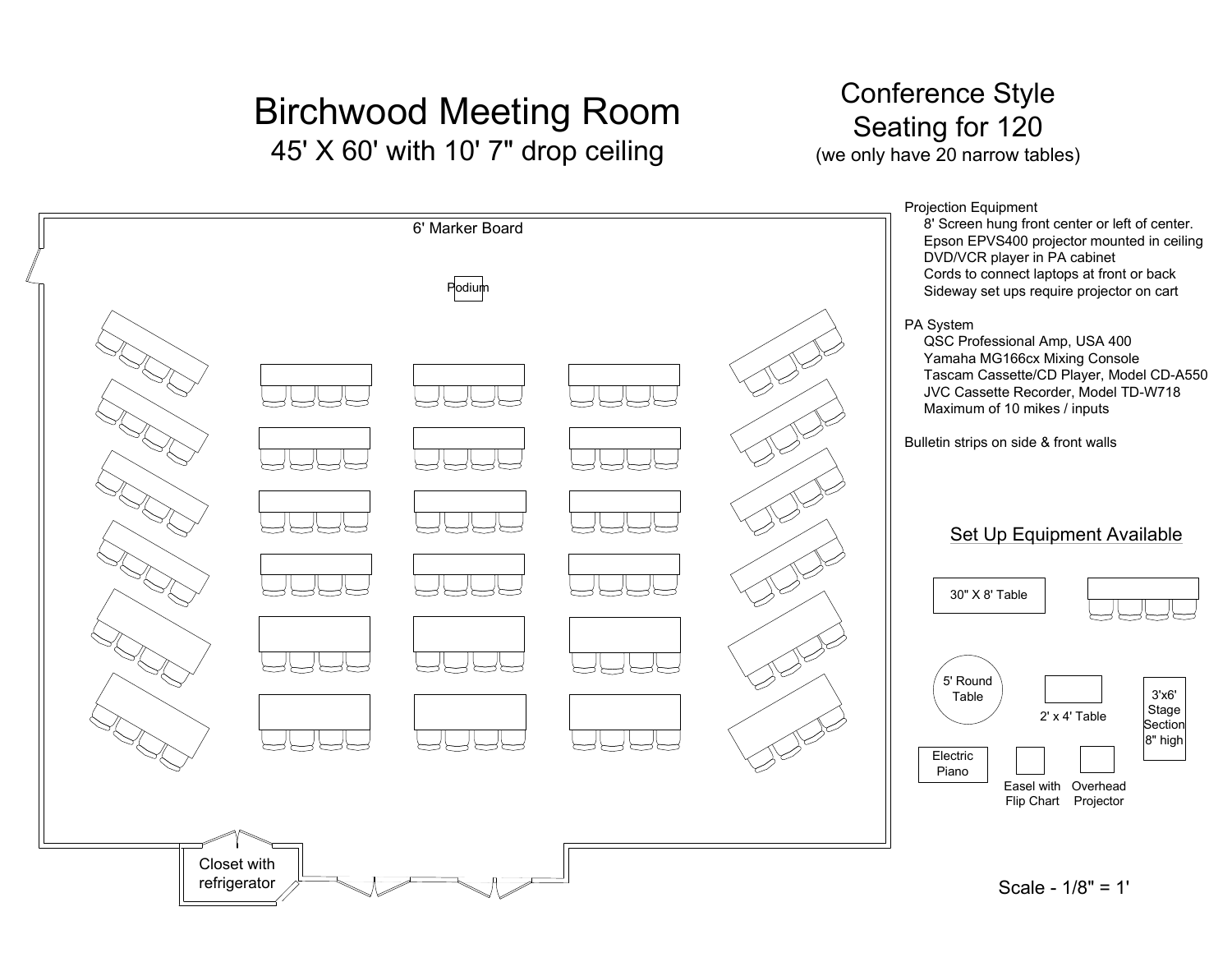#### Open Board StyleSeating for 50behind 30" tables

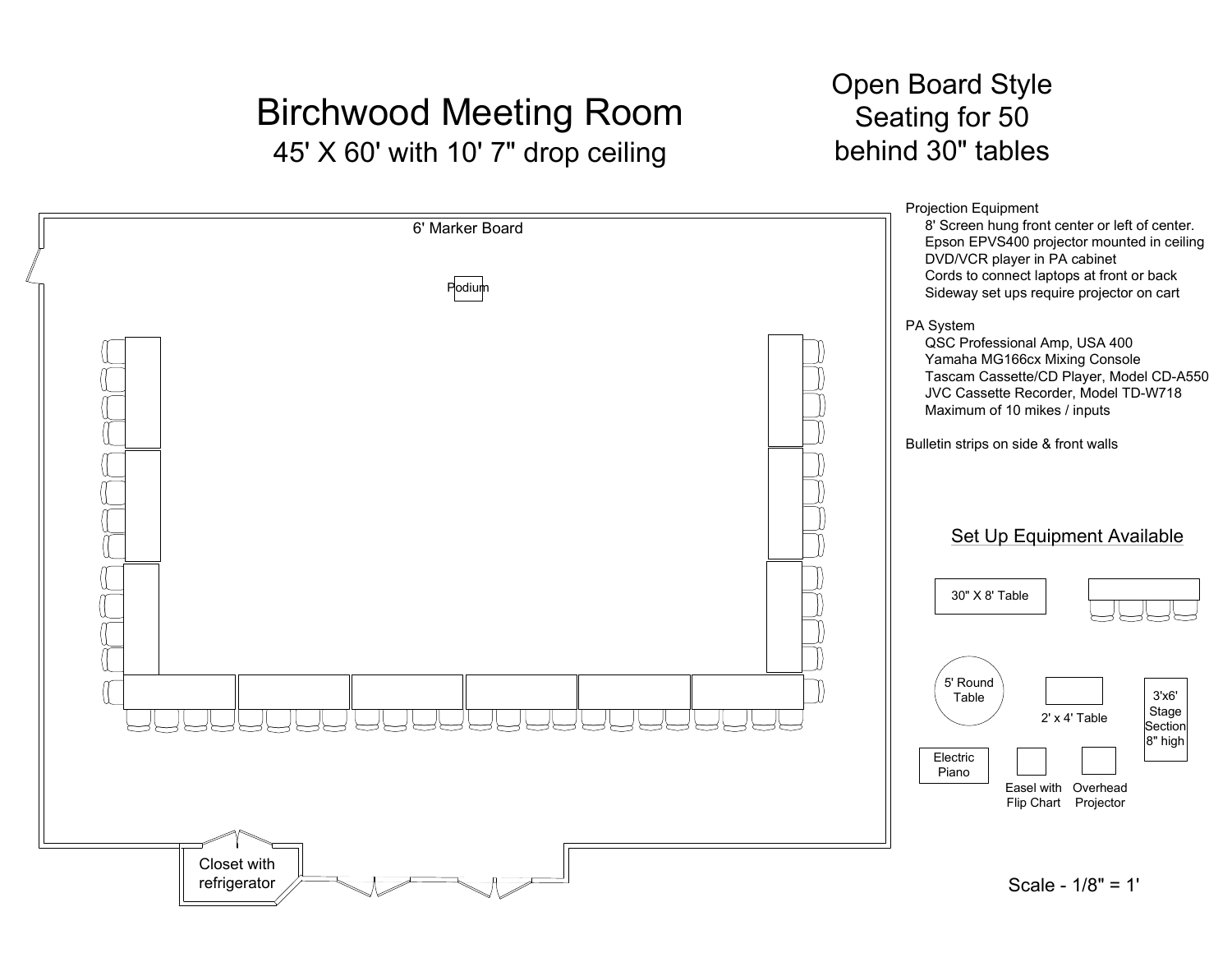### Closed Board StyleSeating for 76behind 30" tables

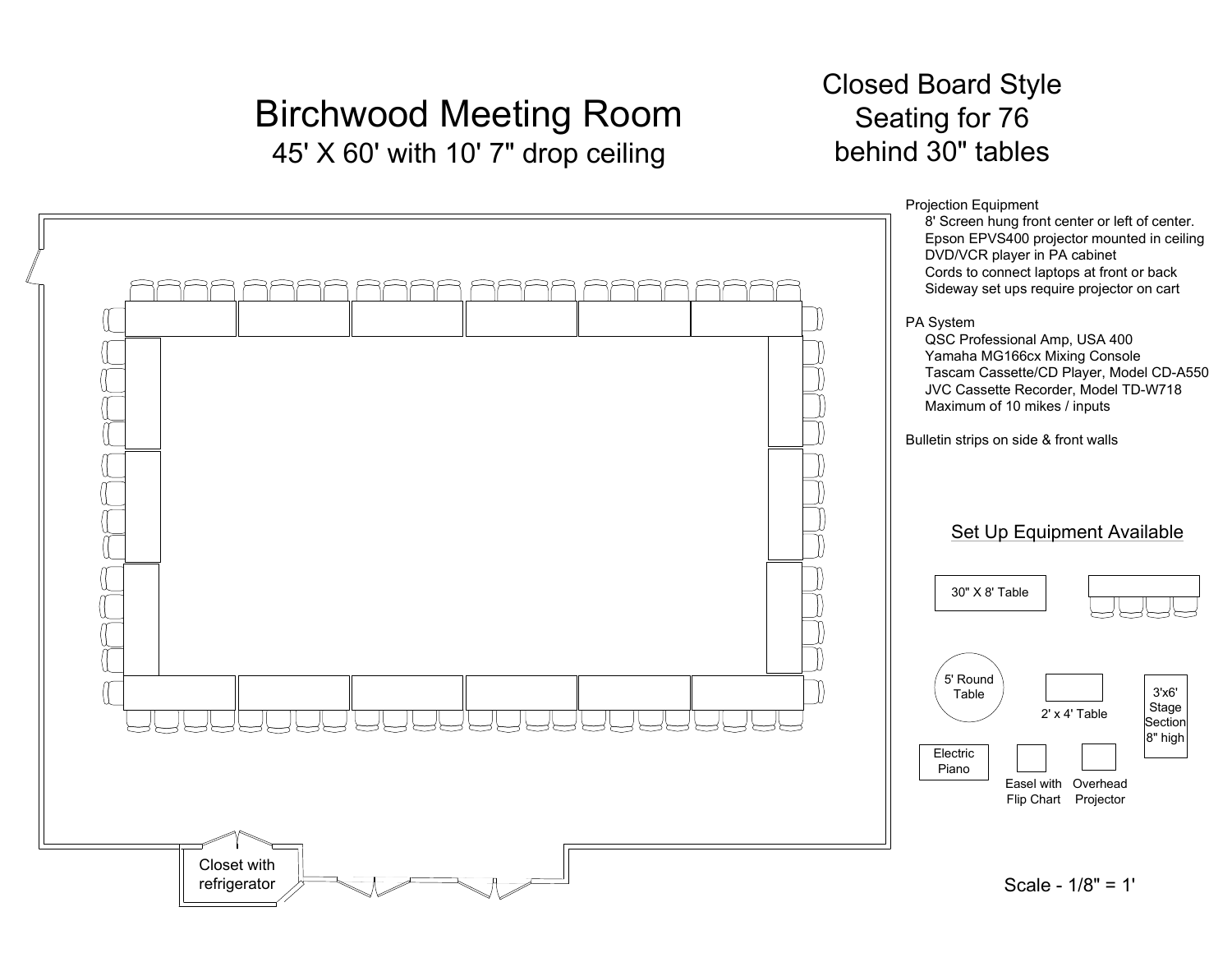#### Round Table StyleSeating for 84

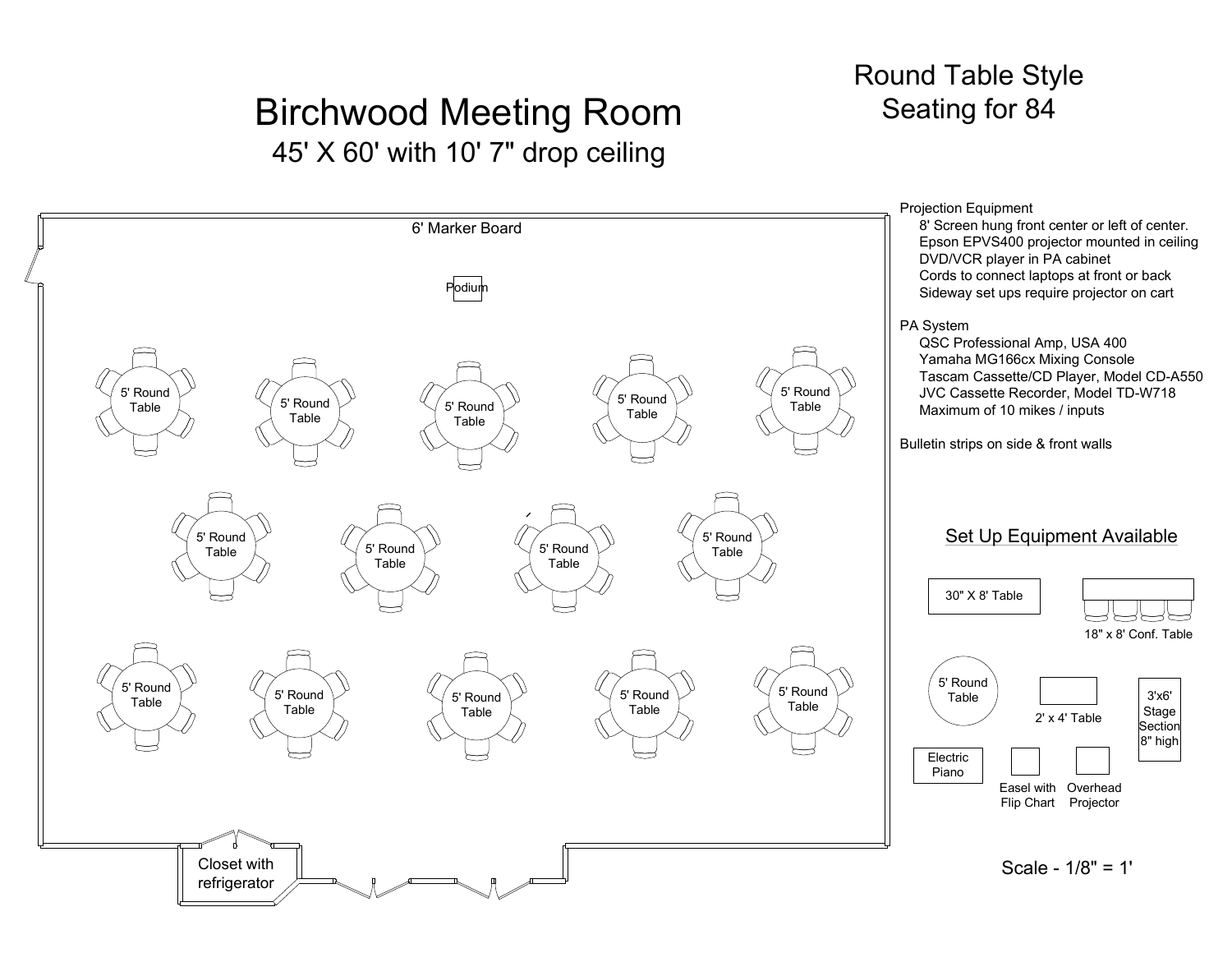Closet with refrigerator

### Long Table StyleSeating for 192

**Podium** 6' Marker BoardSet Up Equipment Available30" X 8' Table5' Round TableElectric Piano2' x 4' TableEasel with Overhead Flip Chart Projector 3'x6' Stage Section 8" highProjection Equipment 8' Screen hung front center or left of center. Epson EPVS400 projector mounted in ceilingDVD/VCR player in PA cabinet Cords to connect laptops at front or back Sideway set ups require projector on cartPA System QSC Professional Amp, USA 400 Yamaha MG166cx Mixing Console Tascam Cassette/CD Player, Model CD-A550JVC Cassette Recorder, Model TD-W718Maximum of 10 mikes / inputsBulletin strips on side & front walls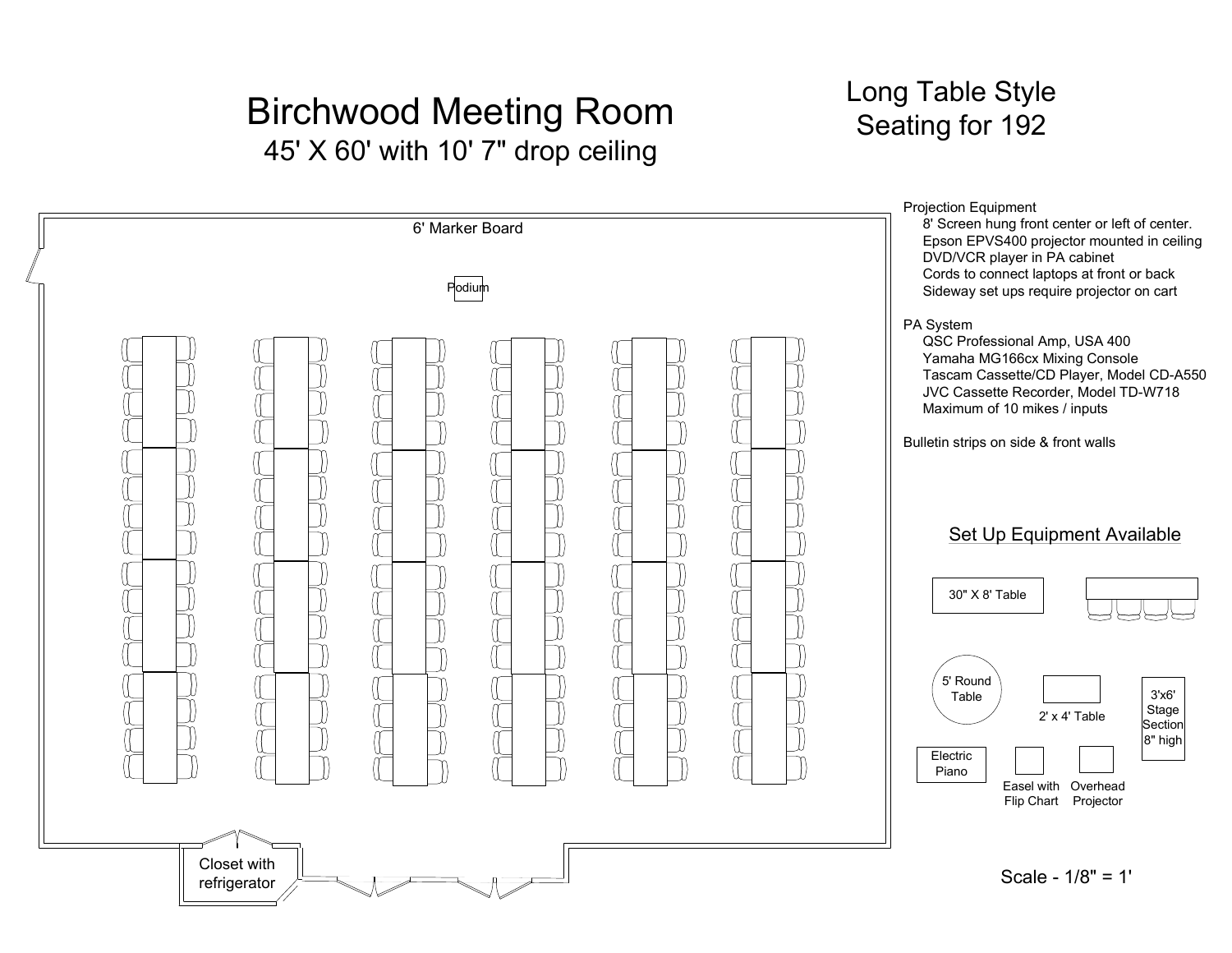### Optional Sideway Set UpAuditorium StyleSeating for 234

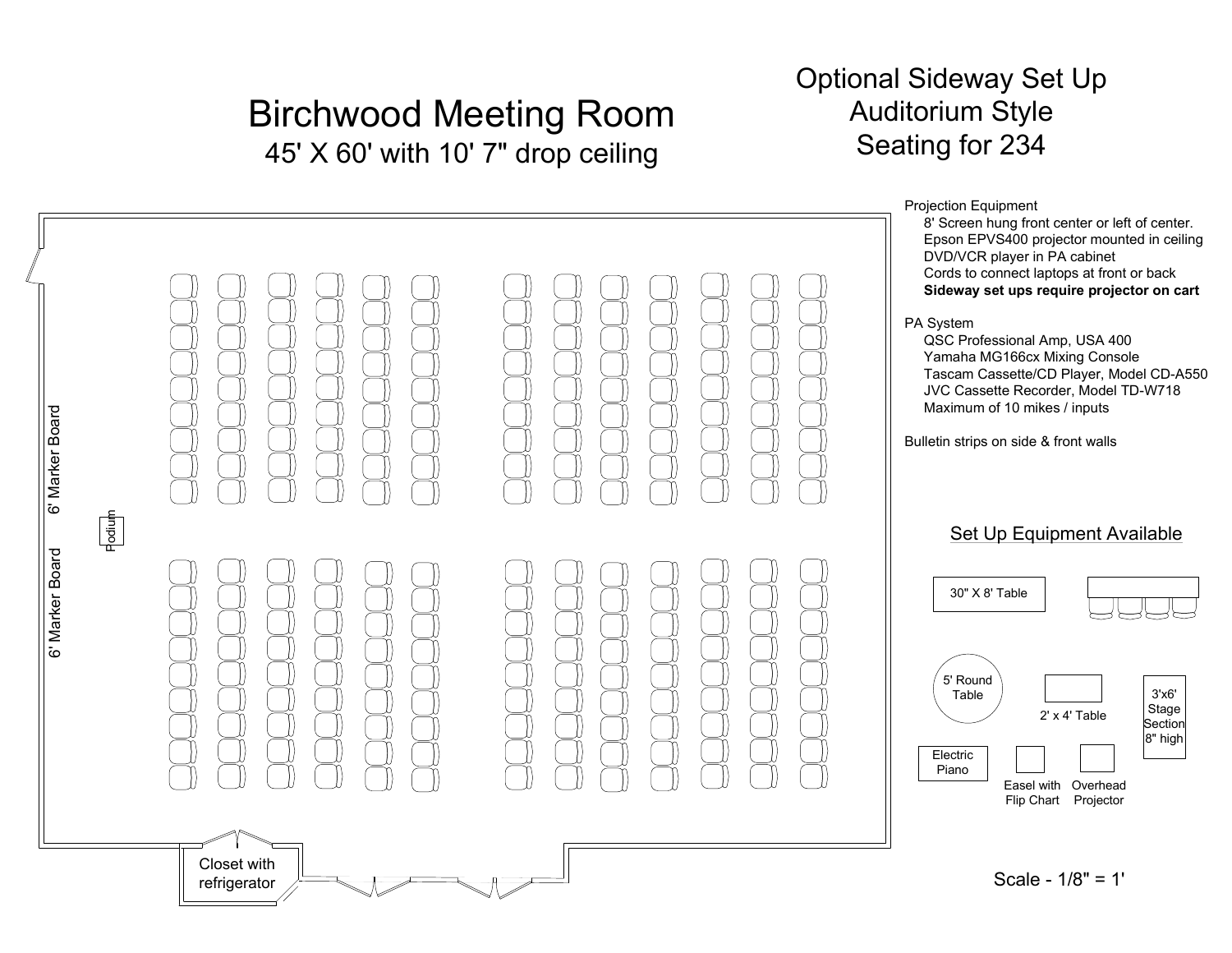### Optional Sideway Set Up Casual Auditorium StyleSeating for 198

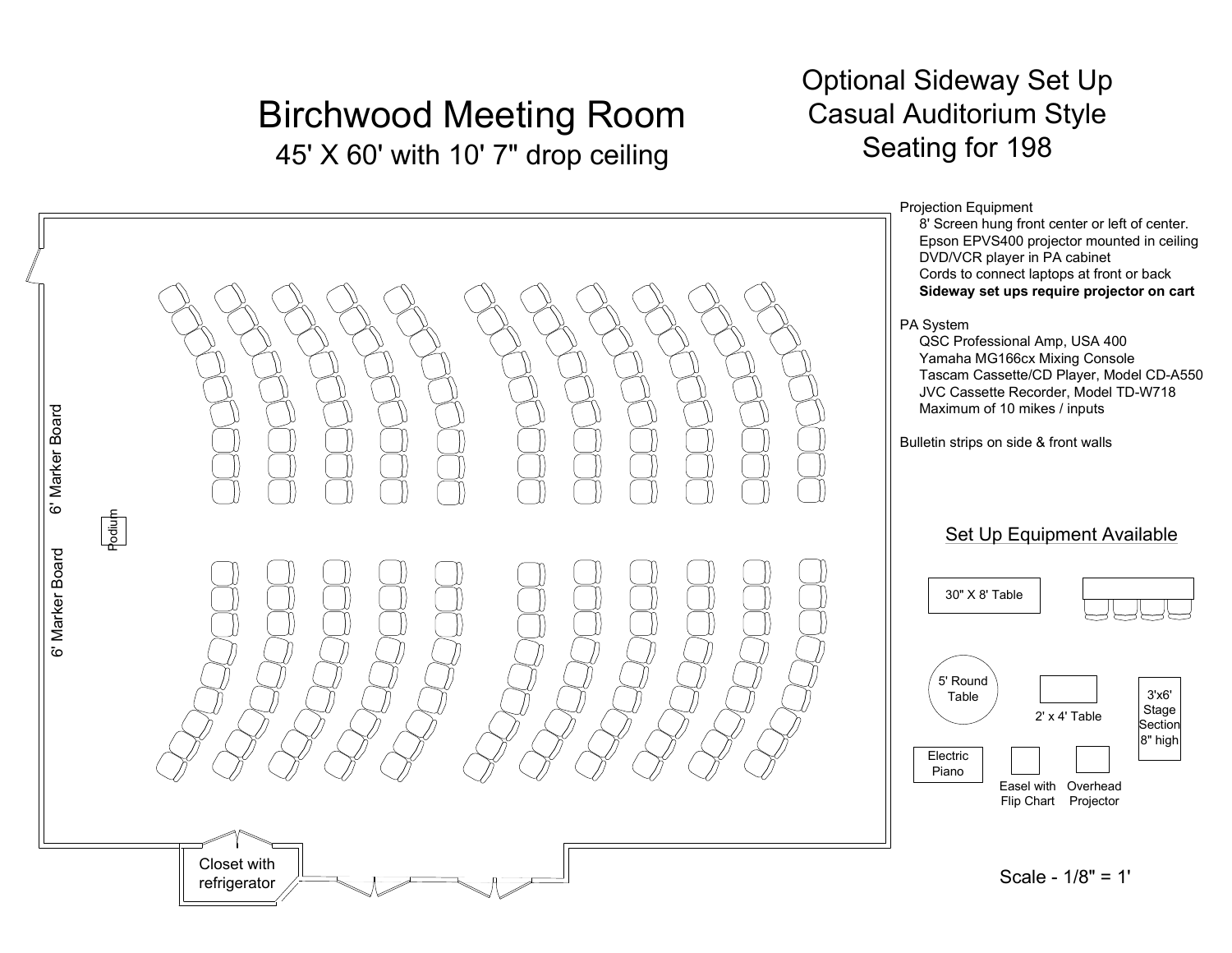### Optional Sideway Set UpConference StyleSeating for 128

(we only have 20 narrow tables)

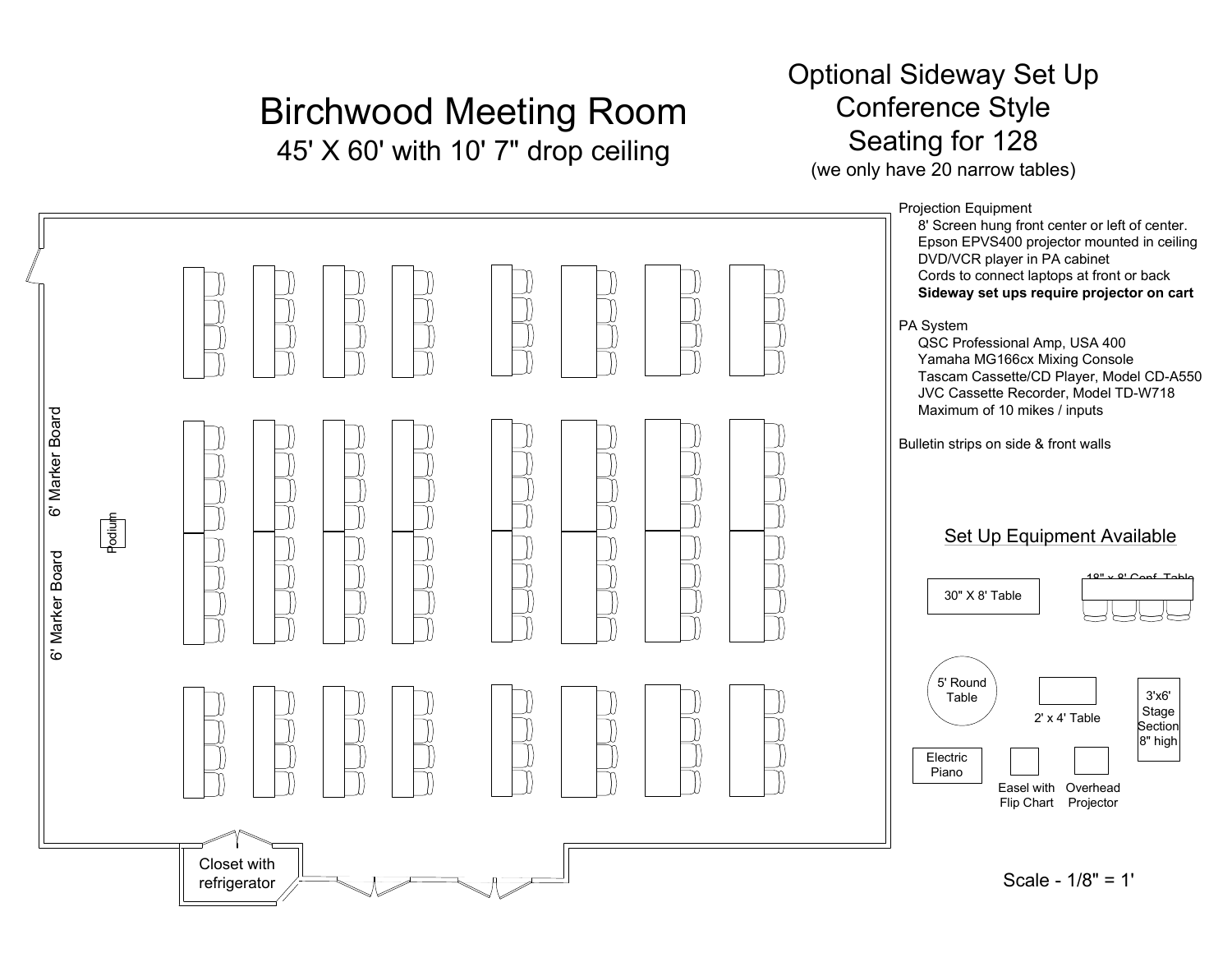#### Optional Sideway Set UpLong Table StyleSeating for 200